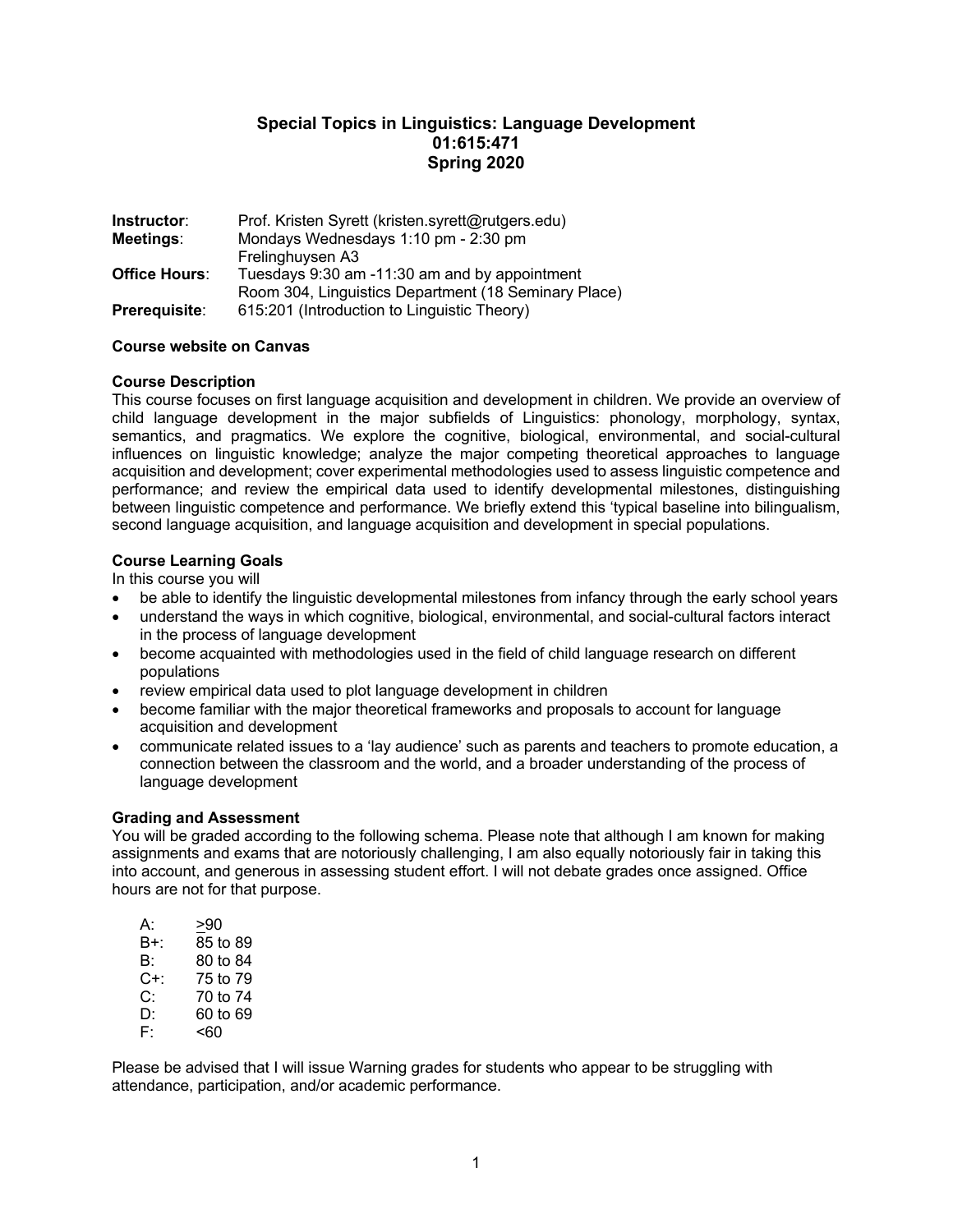There are **4 main components** to your grade.

# **1) Attendance and participation 10%**

You must attend every class, and actively participate. Please see the rubric in Canvas.

**2) Weekly discussion posts 20%**

Each week, you are required to participate in the designated discussion on our course website. The format of these posts may vary from week to week; instructions will accompany individual discussion. Discussion posts are due no later than Sunday at 9 pm. No exceptions. Posts must be substantive, be at least one paragraph in length, and follow the instructions. You may start your own thread or add to another. There will be 12 discussion posts; the lowest two will be dropped.

### **3) Group projects (n=2) 40%**

There will be two group projects. Groups of x<5 will be assigned by me, and you will be graded on an individual basis. You will indicate to me what you think your grade and the grade of your group members will be based on your respective contributions, and I will take this into account. The purpose of these projects is to help you to learn how to communicate what you've learned in class to "laypeople" outside of class in a clear and engaging way, and to make connections between the course content and the people and world around you. I will provide you with instructions for each.

- Components for the group projects (20% each project)
- a. Topic, outline, proposed format 5%
- b. List of 5 annotated references (APA format) 5%
- c. Rough draft 5%
- d. Final project 5%
- Project #1 FINAL due March 4.
- Project #2 FINAL due April 15.
- See schedule for component due dates. No late work will be accepted.

### **4) Final exam (cumulative) 30%**

Final Exam: Tuesday, May 12 12-3 pm In-Class Final Exam Review: Monday, May 4

There is a Google doc linked to our course in Canvas we will use as a study guide.

# **Readings**

- All readings can be found in the designated Canvas modules. These have been carefully chosen across various textbooks and language acquisition/development resources, listed below.
- Please see the schedule for assigned readings.

Clark, Eve. (2018). *First language acquisition*, 3rd Edition. Cambridge: Cambridge University Press. (CLA) Golinkoff, Roberta, & Hirsh-Pasek, Kathy. *How babies talk*. Plume. (GOL-HP) Guasti, Maria Teresa. *Language acquisition*. Cambridge: MIT Press. (GUA) Hoff, Erika. (2014). *Language development*. Belmont, CA: Wadsworth Cengage Learning. (HOFF) Jusczyk Peter. (2000). *The discovery of spoken language*. Cambridge: MIT Press. (JUS) Saxton, Matthew. (2017). *Child language*. London: Sage. (SAX)

Tomasello, Michael, & Akhtar, Nameera. (2000). Five questions for any theory of word learning. In Marc Marschark (Ed.), *Becoming a word learner* (pp. 179-186). Oxford: Oxford University Press. (TOM-AKH)

Woodward, Amanda. (2000). Constraining the problem space in early word learning. In Marc Marschark (Ed.), *Becoming a word learner* (pp. 81-114). Oxford: Oxford University Press. (WOOD)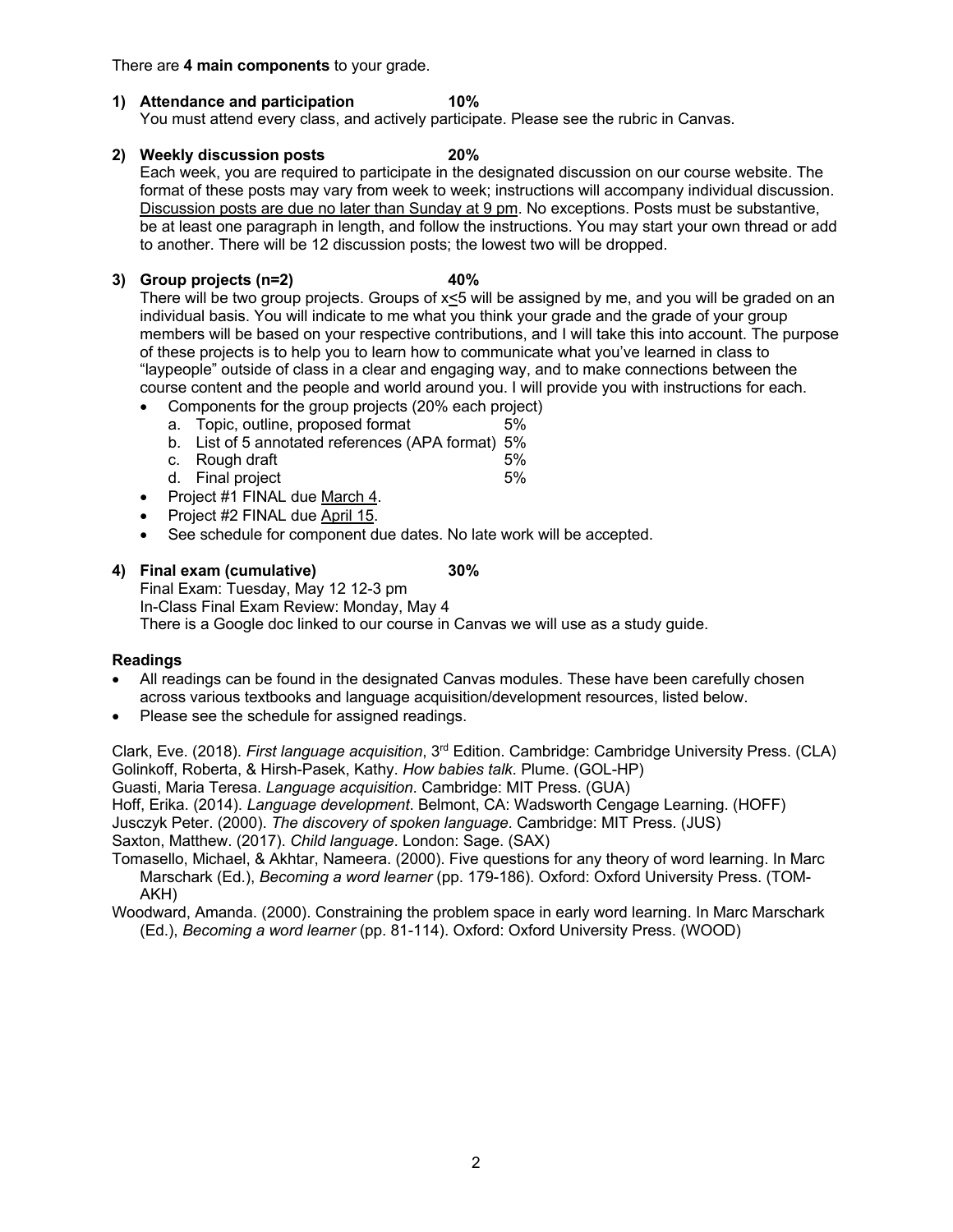| <b>Class Schedule</b> |                              |                                                                |                                                                                    |  |
|-----------------------|------------------------------|----------------------------------------------------------------|------------------------------------------------------------------------------------|--|
| <b>Date</b>           | <b>Class</b>                 | <b>Topic</b>                                                   | Readings / Assignment (due before<br>class unless otherwise specified)             |  |
| W 1/22                | $1_{1}$                      | Introduction                                                   | discussion post 1 due Sun 1/26<br>after class: SAX ch1, CLA ch 1                   |  |
| M 1/27                | $2^{2}$                      | <b>Developmental Milestones</b>                                | GUA ch 2 pp. 47-53, HOFF ch 1 pg. 20                                               |  |
| W 1/29                | 2 <sub>3</sub>               | <b>Developmental Milestones</b>                                | GOL-HP ch 2-8, JUS pp. 174-185                                                     |  |
| M 2/3                 | 3 <sub>1</sub> 4             | Theories of LA and LD, part 1                                  | TOM-AKH, HOFF pp. 20-21,<br>GUA ch 1 pp. 8-19, SAX ch 10                           |  |
| W 2/5                 | 3 <sub>5</sub>               | Theories of LA and LD, part 2                                  | JUS ch 2                                                                           |  |
| M 2/10                | 46                           | Methods of studying LA and LD                                  | GUA ch 2 pp. 24-28,<br>HOFF ch 1 pp. 21-26, ch 3 pp. 74-89,<br><b>JUS appendix</b> |  |
| W 2/12                | $4-7$                        | Methods of studying LA and LD                                  |                                                                                    |  |
| M 2/17                | 58                           | The role of the adult, part 1                                  | GOL-HP pp. 25-37,<br>HOFF ch 3 pp. 97-106                                          |  |
| W 2/19                | 59                           | The role of the adult, part 2                                  | Project #1 (a) due                                                                 |  |
| M 2/24                | $6 - 10$                     | Acquisition of Phonology                                       | Project #1 (b) due<br>HOFF ch 4, GOL-HP pp. 23-25,<br>GUA ch 2                     |  |
| W 2/26                | $6 - 11$                     | <b>Acquisition of Phonology</b>                                | Project #1 (c) due<br>CLA ch 5, JUS ch 4 pp. 48-58                                 |  |
| M 3/2                 | $7-12$                       | Acquisition of Morphology                                      | CLA ch 8, HOFF ch 6 pp. 170-184                                                    |  |
| W 3/4                 | $7-13$                       | Acquisition of Morphology                                      | Project #1 FINAL (d) due                                                           |  |
| M 3/9                 | $8 - 14$                     | Acquisition of the Lexicon                                     | HOFF ch 5, JUS pp. 10-11, SAX ch 6                                                 |  |
| W 3/11                | $8$ 15                       | Acquisition of the Lexicon                                     | GUA ch 3 pp. 55-75, WOOD                                                           |  |
| <b>Spring Break!</b>  |                              |                                                                |                                                                                    |  |
| M 3/23                | $9 - 16$                     | <b>Acquisition of Syntax</b>                                   | HOFF ch 6 184-203, GUA ch 3 90-97                                                  |  |
| W 3/25                | $9 - 17$                     | <b>Acquisition of Syntax</b>                                   |                                                                                    |  |
| M 3/30                | No class (Prof. Syrett away) |                                                                |                                                                                    |  |
| W 4/1                 | $10 - 18$                    | <b>Acquisition of Semantics</b>                                | Project #2 (a) due<br>CLA ch 6                                                     |  |
| M 4/6                 | $10 - 19$                    | <b>Acquisition of Semantics</b>                                | Project #2 (b) due                                                                 |  |
| W 4/8                 | 11 20                        | <b>Acquisition of Pragmatics</b>                               | Project #2 (c) due<br>CLA ch 12                                                    |  |
| M 4/13                | $11 \ 21$                    | <b>Acquisition of Pragmatics</b>                               | HOFF ch 7                                                                          |  |
| W 4/15                | 12 22                        | The Critical Period Hypothesis                                 | Project #2 FINAL (d) due<br>GUA ch 1 pp. 20-21                                     |  |
| M 4/20                | $12$ $23$                    | Biology, Cognition, Memory, and LA                             | CLA ch 15, JUS pp. 200-204                                                         |  |
| W 4/22                | 13 24                        | Bilingualism and L2 Acquisition                                | CLA ch 14, HOFF ch 9                                                               |  |
| M 4/27                | 13 25                        | Bilingualism and L2 Acquisition                                |                                                                                    |  |
| W 4/29                | $14 - 26$                    | LA and LD in Special Populations                               | HOFF ch 11                                                                         |  |
| M 5/4                 | 27                           | Wrap-Up and Final Exam Review (last day to earn extra credit!) |                                                                                    |  |
| T <sub>5/12</sub>     |                              | Final Exam 12-3 pm                                             |                                                                                    |  |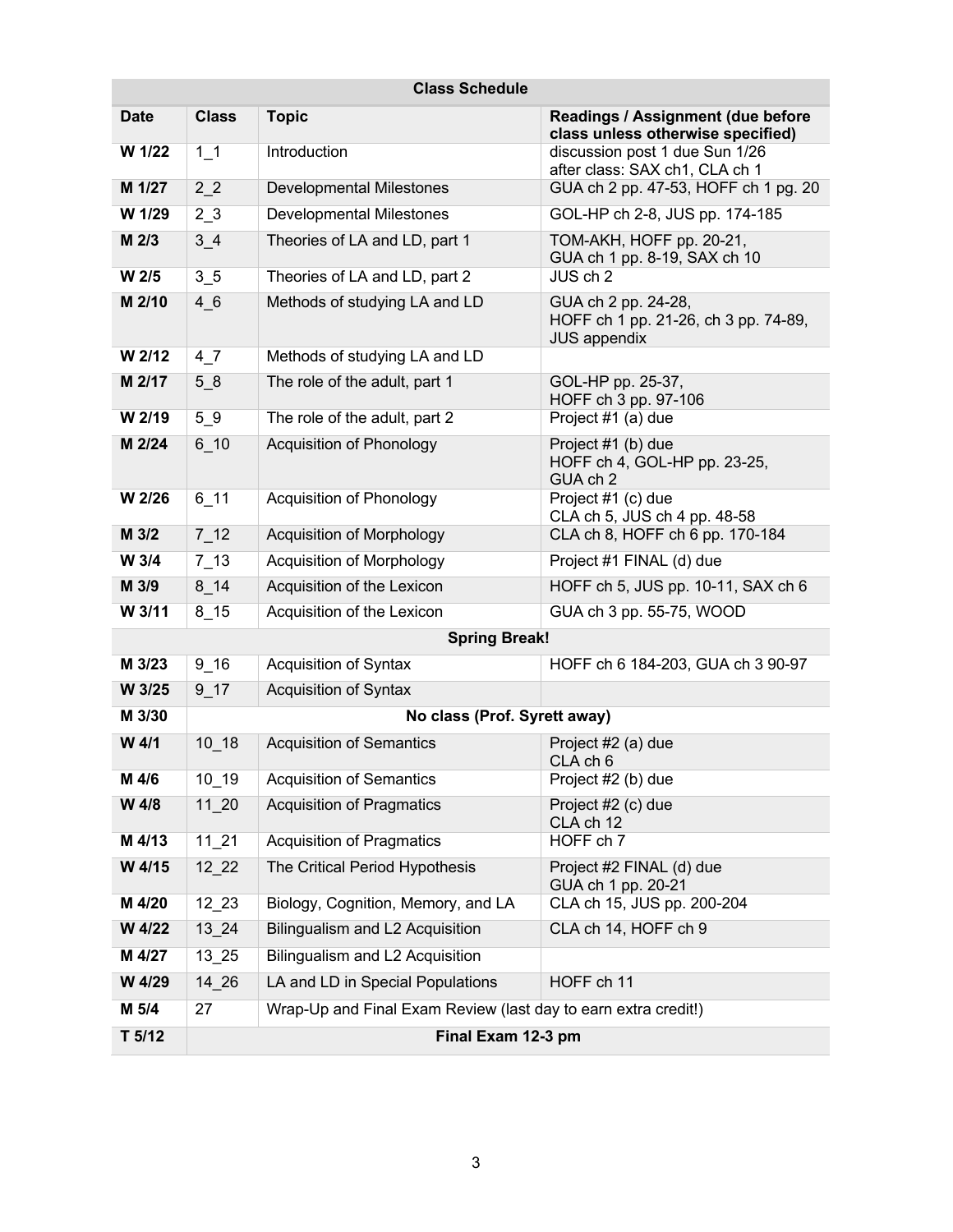# **Academic Integrity**

You are expected to know and follow the Rutgers University policy on Academic Integrity: http://academicintegrity.rutgers.edu/integrity.shtml.Cheating, plagiarizing, presenting someone else's work as your own, and not properly acknowledging another student's contribution will not be tolerated. All instances of plagiarism will be reported to the Office of Student Judicial Affairs. Making available notes or other materials from this course, especially in return for compensation, is also discouraged.

# **Attendance and Absences**

You are expected to attend and participate in every class, and be present for the final exam. You will receive a zero if you are absent for the final exam. No exceptions! If you anticipate that you will be absent for a class whatever reason, you must notify me in writing via email as soon as possible AND report your absence via this link https://sims.rutgers.edu/ssra/. Not every reported absence is excused. You will still be responsible for the readings for that day, and you should coordinate with a classmate to cover the material covered in that class. Students who miss more than an occasional class (for whatever reason, excused or otherwise) should consult with the Dean of Students. It will be extremely difficult to perform successfully in the class if you miss multiple classes. Your groups also depend on you for the group activities. University policy excuses absences due to religious observance or participation in Rutgersapproved activities, and permits students to make up work missed for these circumstances. If this applies to you, please let me know at least a week in advance.

# **Civility and Professionalism**

In this class, we will be supportive of each other. All course participants will be guided by professionalism, civility, and inclusion. We will welcome diverse opinions, backgrounds, and perspectives. We will reflect respect for each other in our classroom discussions and in any online correspondence.

# **Disability Services and Support**

I am very happy to accommodate students who have a documented disability and a letter of accommodation. Please provide this to me at the start of the semester. You are responsible for coordinating taking your exam with the Office of Disability Services well in advance of the designated exam date (see course schedule). Find our more here: https://ods.rutgers.edu/my-accommodations. My office is on the  $3<sup>rd</sup>$  floor of the Linguistics Department (room 304). There is no elevator. If you have a physical disability that prevents you from climbing these stairs, please let me know, and we will identify another meeting location.

# **Extra Credit**

Some faculty and graduate students in the Department of Linguistics (including me and my students) do experimental research on language. Some of this research is on child language and language acquisition and development, so it is directly relevant to the content of this course. You have the opportunity to raise your final grade by up to 2 % points through participation in a Linguistics experiment. You will get 1 point of credit for every half hour of experimental participation. Experiments are offered through the Linguistics department experiment management system (sona): http://rutgerslinguistics.sona-systems.com/ . Towards the beginning of the semester, your name and email will be added to the experiment system. You will be issued an anonymous id to participate in experiments through this system. Once Linguistics experiments are posted, you can sign up online. See the Module on Experimental Participation and Extra Credit for more information and a helpful ppt. Any student enrolled in a Linguistics undergraduate course is eligible to participate in Linguistics experiments, regardless of gender, race, ethnicity, language status, or impairments, disorders, or disabilities. You cannot be denied participation for any of these reasons. If you are taking multiple Linguistics courses that allow for experimental participation to count towards extra credit, you are responsible for making sure you have assigned the credit correctly through the experiment system online.

# **Office hours**

Office hours are there for you! They are every Tuesday morning and by appointment if you cannot make it then. Use the Calendar function in Canvas to sign up. Please do not hesitate to set up an appointment with me to talk during office hours. Use this time to go over the material, talk about grad school plans, help organize your notes, figure out effective study strategies, or whatever would support you. Appointments can be one-on-one or in small groups. This is also a good time for us to get to know each other, and for me to learn more about your style of communication (which may help when I am reading your writing), or your career plans (which may help if you ask me for a reference letter later on!).